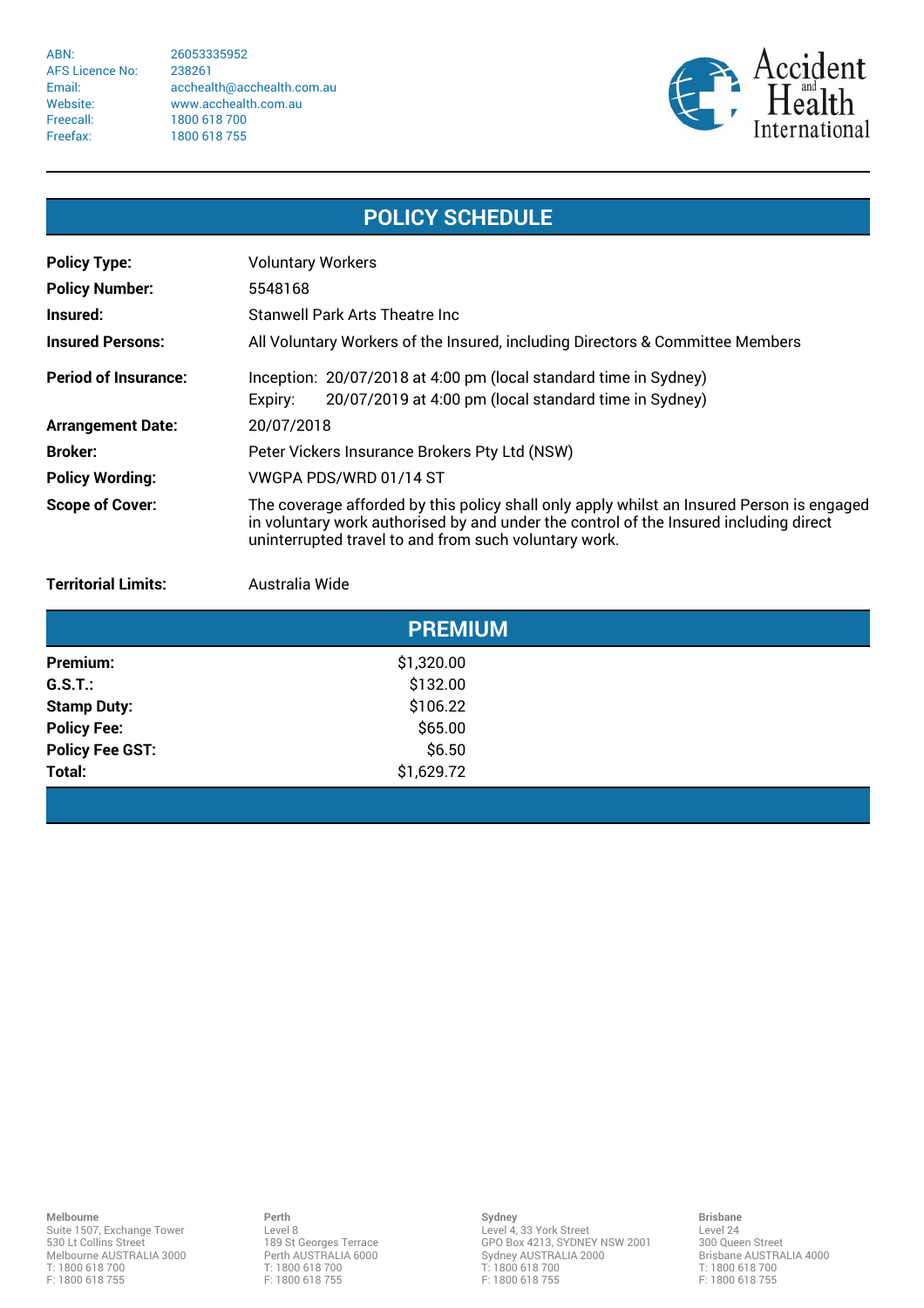ABN: 26053335952 AFS Licence No: 238261 Freecall: 1800 618 700 Freefax: 1800 618 755

Email: acchealth@acchealth.com.au Website: www.acchealth.com.au



| <b>SCHEDULE OF BENEFITS</b>                       |                                                               |  |
|---------------------------------------------------|---------------------------------------------------------------|--|
| <b>Aggregate Limit of Liability</b>               | \$1,000,000                                                   |  |
| <b>Maximum Age Limit (sub-limits may apply)</b>   | 80                                                            |  |
| <b>Section</b>                                    | <b>Maximum Benefits Payable</b><br><b>Each Insured Person</b> |  |
| <b>Death and Capital Benefits</b>                 | \$50,000                                                      |  |
| <b>Weekly Injury Benefit</b>                      | \$500                                                         |  |
| Maximum % of salary payable under this benefit:   | 85%                                                           |  |
| Deferral period                                   | 7 Days                                                        |  |
| Maximum Benefit Period (refer wording)            | 104 Weeks                                                     |  |
| Benefit Period ages 60 - 65                       | 52 Weeks                                                      |  |
| Benefit Period ages 66 - 70                       | 26 Weeks                                                      |  |
| Benefit Period ages 71 - 80                       | Nil                                                           |  |
| <b>Broken/Fractured Bones Benefits</b>            | \$2,000                                                       |  |
| <b>Non Medicare Medical Expenses</b>              | \$1,000                                                       |  |
| Maximum % of expenses payable under this benefit: | 85%                                                           |  |
| <b>Excess</b>                                     | \$50                                                          |  |
| <b>Student Tutorial Costs</b>                     | \$500                                                         |  |
| Maximum % of expenses payable under this benefit: | 100%                                                          |  |
| Deferral period                                   | 7 Days                                                        |  |
| Maximum Benefit Period (refer wording)            | 26 Weeks                                                      |  |
| <b>Domestic Help Benefit</b>                      | \$500                                                         |  |
| Maximum % of expenses payable under this benefit: | 100%                                                          |  |
| Deferral period                                   | 7 Days                                                        |  |
| Maximum Benefit Period (refer wording)            | 26 Weeks                                                      |  |

If there is no amount shown against any one or more of the above Sections, no cover is provided in respect of them.

**Melbourne** Suite 1507, Exchange Tower 530 Lt Collins Street Melbourne AUSTRALIA 3000 T: 1800 618 700 F: 1800 618 755

**Perth** Level 8 189 St Georges Terrace Perth AUSTRALIA 6000 T: 1800 618 700 F: 1800 618 755

**Sydney** Level 4, 33 York Street GPO Box 4213, SYDNEY NSW 2001 Sydney AUSTRALIA 2000 T: 1800 618 700 F: 1800 618 755

**Brisbane** Level 24 300 Queen Street Brisbane AUSTRALIA 4000 T: 1800 618 700 F: 1800 618 755